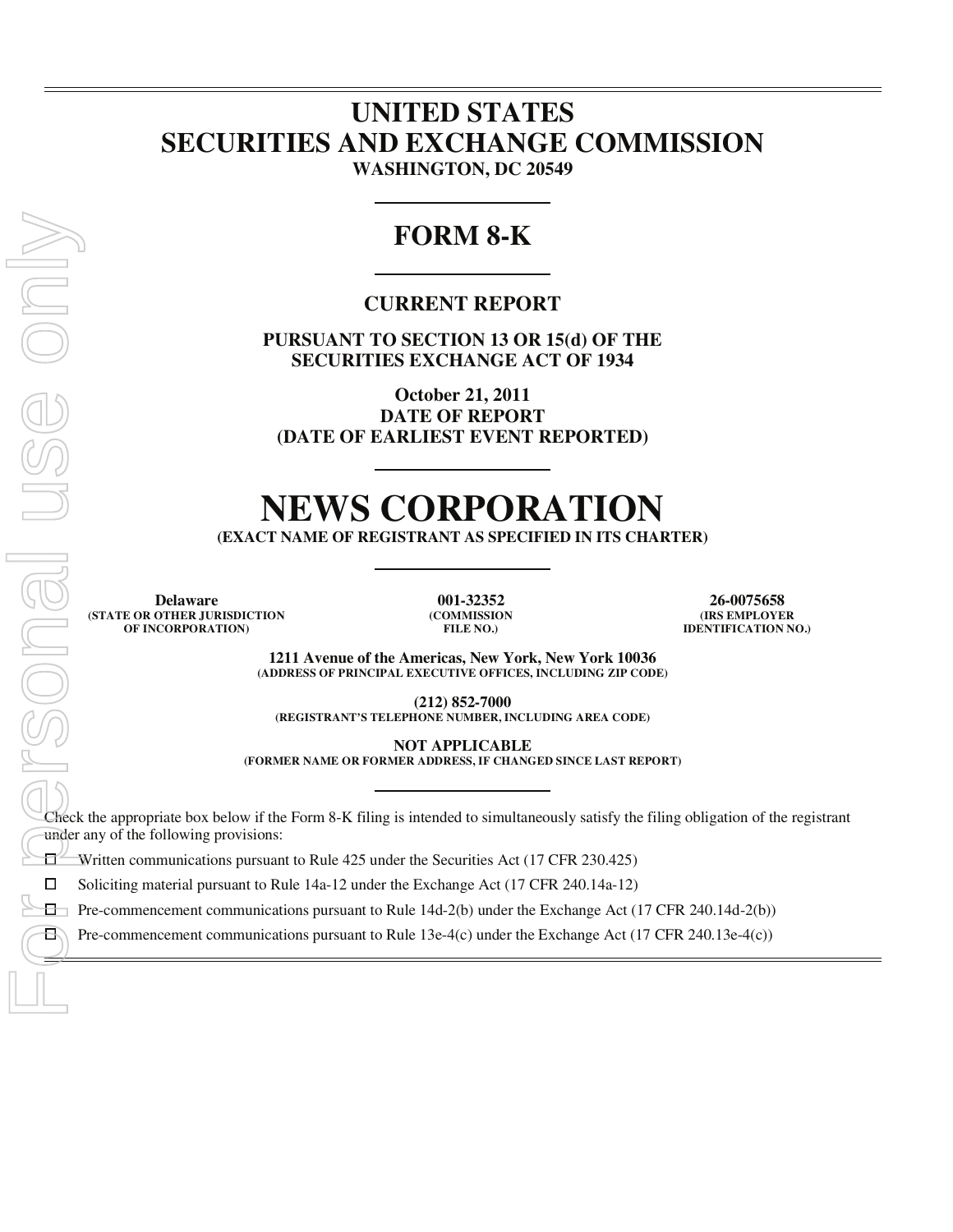### **ITEM 5.07 SUBMISSION OF MATTERS TO A VOTE OF SECURITY HOLDERS**

News Corporation (the "Company") held its Annual Meeting of Stockholders (the "Annual Meeting") on October 21, 2011. A brief description of the matters voted upon at the Annual Meeting and the results of the voting on such matters is set forth below.

Proposal 1: The following individuals were elected as directors:

|  |                           |               |               |            | <b>Broker</b> |
|--|---------------------------|---------------|---------------|------------|---------------|
|  | Name                      | For           | Against       | Abstain    | Non-Votes     |
|  | José María Aznar          | 593,998,174   | 70,698,889    | 839.481    | 16,564,060    |
|  | Natalie Bancroft          | 442, 201, 298 | 222, 222, 317 | 1,112,929  | 16,564,060    |
|  | Peter L. Barnes           | 587, 592, 566 | 74,470,837    | 3,473,141  | 16.564,060    |
|  | James W. Breyer           | 655,828,143   | 6.853.833     | 2,854,568  | 16.564.060    |
|  | <b>Chase Carey</b>        | 602,447,396   | 61,635,859    | 1,453,289  | 16,564,060    |
|  | David F. DeVoe            | 513,840,118   | 150.579.394   | 1.117.032  | 16.564.060    |
|  | Viet Dinh                 | 567, 283, 524 | 94,783,032    | 3,469,988  | 16,564,060    |
|  | Sir Roderick I. Eddington | 541,432,450   | 111.419.185   | 12.684.909 | 16.564.060    |
|  | Joel I. Klein             | 640,620,720   | 23,453,541    | 1,462,283  | 16,564,060    |
|  | Andrew S.B. Knight        | 450,404,693   | 214,016,990   | 1,114,861  | 16,564,060    |
|  | James R. Murdoch          | 433,028,510   | 232,013,203   | 494.831    | 16,564,060    |
|  | K. Rupert Murdoch         | 561,685,725   | 91,798,107    | 12.052.712 | 16,564,060    |
|  | Lachlan K. Murdoch        | 440,906,956   | 224, 151, 616 | 477,972    | 16,564,060    |
|  | Arthur M. Siskind         | 463,858,791   | 200, 565, 116 | 1,112,637  | 16,564,060    |
|  | John L. Thornton          | 581,619,156   | 82,442,239    | 1.475.149  | 16.564,060    |
|  |                           |               |               |            |               |

Proposal 2: A proposal to ratify the selection of Ernst & Young LLP as the Company's independent registered public accounting firm for the fiscal year ending June 30, 2012 passed and was voted upon as follows:

| For:                     | 665, 333, 406 |
|--------------------------|---------------|
| Against:                 | 16,068,558    |
| Abstain:                 | 698,640       |
| <b>Broker Non-Votes:</b> |               |

Proposal 3: A proposal to approve, on an advisory, nonbinding basis, executive compensation passed and was voted upon as follows:

| For:                     | 432.583.767 |
|--------------------------|-------------|
| Against:                 | 232,106,515 |
| Abstain:                 | 846.262     |
| <b>Broker Non-Votes:</b> | 16.564,060  |

 $\Box$  Proposal 4: A proposal to vote, on an advisory, nonbinding basis, for the preference as to the frequency of future advisory votes on executive compensation was voted upon as follows:

| 1 Year:                  | 643,239,395 |
|--------------------------|-------------|
| 2 Years:                 | 3.299.001   |
| 3 Years:                 | 9.139.402   |
| Abstain:                 | 9.858.746   |
| <b>Broker Non-Votes:</b> | 16.564,060  |

Based on the recommendation of the Board of Directors in the Company's proxy statement and the voting results with respect to the advisory vote on the frequency of future advisory votes on executive compensation, the Company has decided to hold an advisory vote on executive compensation annually.

Other Matters: A stockholder proposal raised from the floor of the Annual Meeting requesting that the Board of Directors require that the Chair of the Board be an independent member of the Board of Directors failed and was voted upon as follows:

| For:                     | 1,517,604   |
|--------------------------|-------------|
| Against:                 | 680,583,000 |
| Abstain:                 |             |
| <b>Broker Non-Votes:</b> |             |